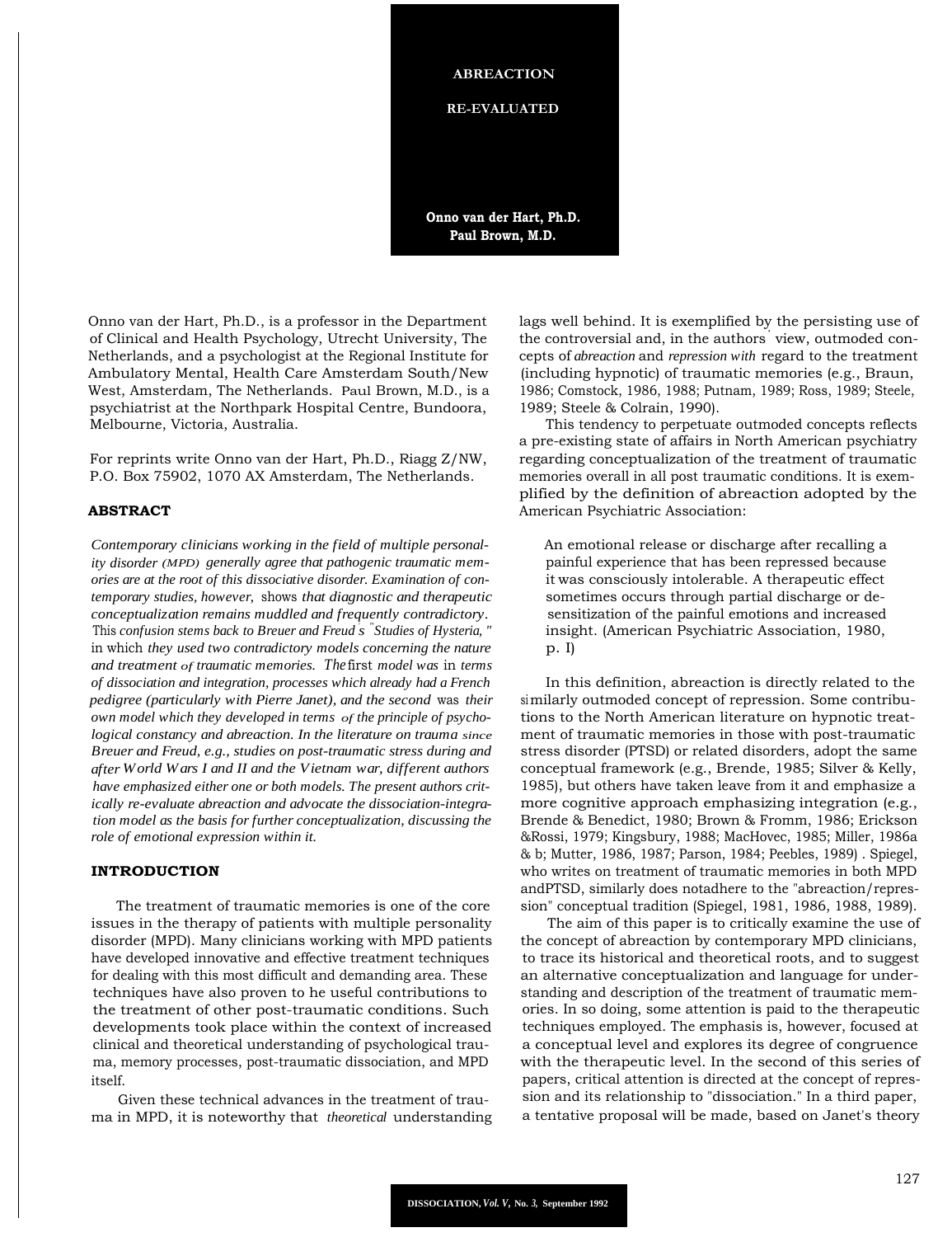of dissociation, for a comprehensive model which addresses the nature and treatment of traumatic memories.

# *The Use of the Term "abreaction" in Contemporary MPD Literature*

One of the first statements on abreaction and repression in the treatment of traumatic memories in MPD patients was made by Kluft (1982) , when he said that hypnosis helped 57 percent of his patients:

... to abreact traumata or express repressed affects. A single intervention (abreaction), no matter how intense or prolonged, rarely allowed sufficient ventilation and relief. Sometimes several personalities had separate abreactive experiences of the same event or affect. (p. 235)

Since then, the term "abreaction" was used, either passingly or with full details, in most publications on the treatment of MPD. Thus, Fagan and McMahon (1984) in the treatment of children with incipient MPD, recommended that the therapist present past traumata in symbolic forms via play materials, thereby encouraging abreaction and the adoption of a more assertive and masterful stance in therapeutically elicited fantasies. Weiss, Sutton, and Utrecht (1985) described the treatment of a girl with MPD, during which amnestic barriers were eroded, and repressed memories were recovered, abreacted, and worked through. Kluft (1986) also referred to these authors, in distinguishing between abreaction and working through, and grief work.

The child must explore different facets of what has occurred and often mourns the loss of defensive idealizations, over-positive perceptions of their abusers, shorn of the negative and repressed aspects. (p. 100)

Braun (1986) warned against the technique of abreaction without employing an appropriate cognitive framework, since it can activate traumatic memories for which the patient has no adequate defenses or coping skills. He recommended that emotions should be expressed in a planned, controlled and, therefore, a safer manner. Bliss (1986) regarded abreaction as a technique (often assisted by hypnosis) for the detailed reliving of traumatic early experiences, and as such, necessary for the subject ' s acceptance of the validity of these experiences. Ross (1989) regarded abreaction as an extremely painful, highly stylized dissociative recreation and enactment of the memory of a real trauma. To be healing, it should have a meaningful framework and it must he debriefed. Debriefing may involve touch, holding, reassurance, and hypnotic suggestions for sleep, calm, or safety.

An abreaction is malignant when it consists ofchaotic, uncontrolled runs of screaming, self-abusive, or regressed behavior during which the patient may switch rapidly. There is no learning or transfer of meaningful information to other personalities. (p. 248)

Ross observed that the risk of malignant abreactions is especially high in inpatient work.

In two treatment-oriented papers, Comstock (1986, 1988) appeared to differentiate symptomatic flashbacks from therapeutic re-experiencing of trauma, which she called abreaction. She distinguished five therapeutic purposes (at times overlapping) for these abreactions: (1) to provide information to other alter-personalities than those which previously experienced abuse, (2) for (re)-education, i.e., the remediation of distorted thinking patternswhich were established during an abusive episode, (3) to release (or to complete the release) of psychosomatically repressed affects, (4) to associate the actual contents of the abuse with their corresponding feelings, so that the subjects discover what happened, and (5) to release any somatic symptoms of any physically encapsulated trauma. Comstock implied that these purposes served the patient's inner needs (which were not always immediately clear) rather than those purely attributed by the therapist. She considered such abreactions as natural occurrences facilitated during treatment, butwhich may be blocked by several factors, e.g., chaotic intermingling of the whole system of alter-personalities, alters becoming overwhelmed, emergence of protective alters, and prohibitive counter-transferential responses.

Many critical discussions of the utility of the concept of abreaction have appeared in the course of this century. In his presentation and review of the literature, Putnam (1989) mainly included those publications which accepted and endorsed it. In his own work, he followed the APA (1980) definition of abreaction mentioned above. He distinguished between spontaneous abreactions (or abreaction-like phenomena), and therapeutically controlled abreactions. For him, flashbacks, vivid dreams, and other vivid recalls of traumatic experiences are to be considered as abreaction-like phenomena, whose spontaneous, uncontrolled, and largely unconscious nature "prevent or impede any emotional relief that might occur from the discharge of memory and affect accompanying the flashback " (Putnam, 1989, p. 237). With regard to treatment, Putnam emphasized the importance of reliving of the traumatic experience as well as the discharge of related affects. In accordance with Kluft (1982) , he also stressed the need, in most instances, to repeatedly abreact a given experience over a number of sessions. During these sessions, the patient may relate very different versions of the same event, and expresswidelydivergent emotions belonging to different alters. Understanding and resolution of such contradictions are often instrumental in the patient's acceptance and integration of the uncovered material. For the purpose of integration, Putnam also stressed the need to bring the traumatic material (relived through abreaction [sic]) into waking conscious awareness within a short time after the abreactive experience.

At the same time that Putnam (1989) used the concepts of abreaction and discharge of affect, he also employed a quite different approach in parallel, an approach in which not the discharge of affect but its reintegration along with other elements of the traumatic experience was central:

During the abreactive episode, the therapist should

#### **DISSOCIATION, Vol. V, No. 3, September 1992**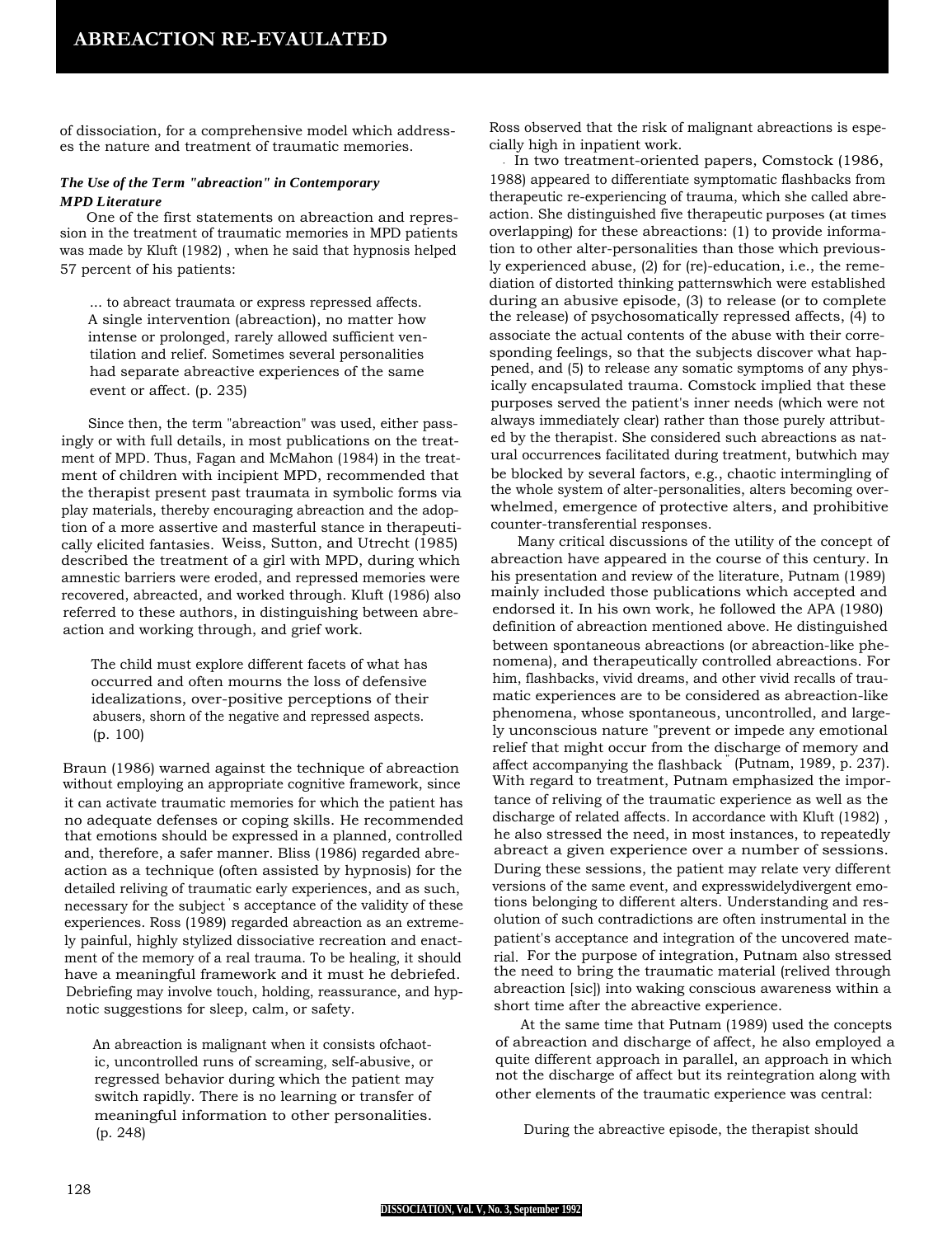help the patient to "feel<sup>"</sup> these dissociated affects and physical sensations. This can be done by simply inquiring periodically during the abreaction about what the patient is feeling, in addition to asking for the details of the experience. The therapist should make every effort to help the patient recover, re-experience, and re-integrate split-off affects and somatic sensations, as these are probably the most potent sources of everyday discomfort and dissociative behavior. (pp. 246-247)

Steele (1989) presented what she called a conceptual model for abreactive work with MPD and other dissociative disorders. This can also and perhaps better be considered a stageoriented model for the treatment of traumatic memories in MPD, since it clearly details the following five phases: (1) providing safety and protection (preparation), (2) eliciting dissociated aspects of the trauma (identification), (3) alleviating the existential crisis or fixation point of the trauma (resolution), (4) creating a new gestalt, including the dissociated aspects within a reconstructed cognitive schema (assimilation), and (5) empowering the patient (application).

In Steele's model (1989) there is no place for the concept of repression. Instead, she focussed more appropriately on the dissociated aspects of the traumatic experience, aspects which have to be identified and then assimilated. However, with regard to the concept of abreaction she remained unclear. She mentioned that separate aspects of the traumatic experience can be kept separate by different alternate personalities or personality states.

These personalities and states must be accessed and discharged of the energy related to the trauma. However, catharsis, in itself, is not sufficient to resolve the trauma.In order for abreactive work to be effective, catharsis must be linked with cognitive restructuring, and with the resolution ofexistential dilemmas inherent in the trauma. (p. 154)

By describing the whole five-phase treatment of traumatic memories "abreactive work," Steele adopted the principle *of metonymy; i.e.,* she condensed all aspects of treatment, including the ones unrelated to abreaction, under its rubric. The same is true for Fine (1991), who stated that the purpose of abreaction is:

to inform, to educate or to re-educate, to release the repressed affect, to achieve continuity of memory content, to release somatically encapsulated trauma, and to re-formulate cognitive schemata and beliefs. (p. 672)

There is nothing wrong in principle with using such a figure *of* speech. However, as shall be argued below, it is contended that those clinicians using it choose the wrong *pars pro toto.*

In an excellent chapter, Steele and Colrain (1990) presented a more extensive and detailed description of Steele ' s stage model. The concept of repression, however, reappeared, and along with it abreaction was described as:

the revivication of past memory with the release of bound emotion and the recovery of repressed or dissociated aspects of a remembered event. (...) It provides a psychic reworking of the trauma that identifies, releases, and assimilates the unresolved aspects of the abuse, allowing resolution and integration on both psychological and physiological levels. (p. 1)

Steele and Colrain (1990) adhered to the tendency among MPD clinicians to explain most aspects of traumatic memories in terms of abreaction. They regarded flashbacks and unrelated phenomena as spontaneous abreactions, which they defined as: "a reflexive, incomplete, uncontrolled, and fragmentary re-experiencing *of* trauma, with much of the content occurring unconsciously" (1990, p. 19). According to Colrain and Steele (1991), it is the incomplete nature of a flashback (or related phenomena), as well as the lack of an accompanying cognitive framework which prevents its resolution. Peterson (1991) considered these "spontaneous abreactions" to be closed physiological loops that offer no relief, but are only repeated over and over again.

## *Conclusions*

The greater majority of MPD clinicians writing on the treatment of traumatic memories do so in terms of abreaction and abreactive work. They are also inclined to describe flashbacks and related intrusive recall in terms of spontaneous abreaction. On the one hand, they emphasize the expression and release or discharge of affect during the revivification of traumatic memories. On the other hand, however, they also recommend that revivification should enable the patient to re-integrate dissociated parts of the original trauma, i.e., traumatic memory, and to assimilate the traumatic event into the whole of their personality. In guiding the patient through this process, they provide a cognitive framework for meaning-attribution and-as well described by Steele and Colrain (1990)-treatment usually follows a series of phases. Confounding of abreaction with integration is well exemplified by the combined title of Peterson s presentation on "Hypnotic techniques recommended to assist in associating the dissociation: Abreaction" (1991) . Associating the dissociation is not abreaction. It is the authors' contention that progress can only be made by clarifying and appropriately restricting the use of the term "abreaction." There are similar difficulties to overcome with the term "repression," difficulties which will be dealt with in a subsequent paper.

# **A HISTORICAL REVIEW OF THE CONCEPT OF ABREACTION**

## *Breuer and Freud*

Abreactive treatment, emphasizing catharsis, is gener-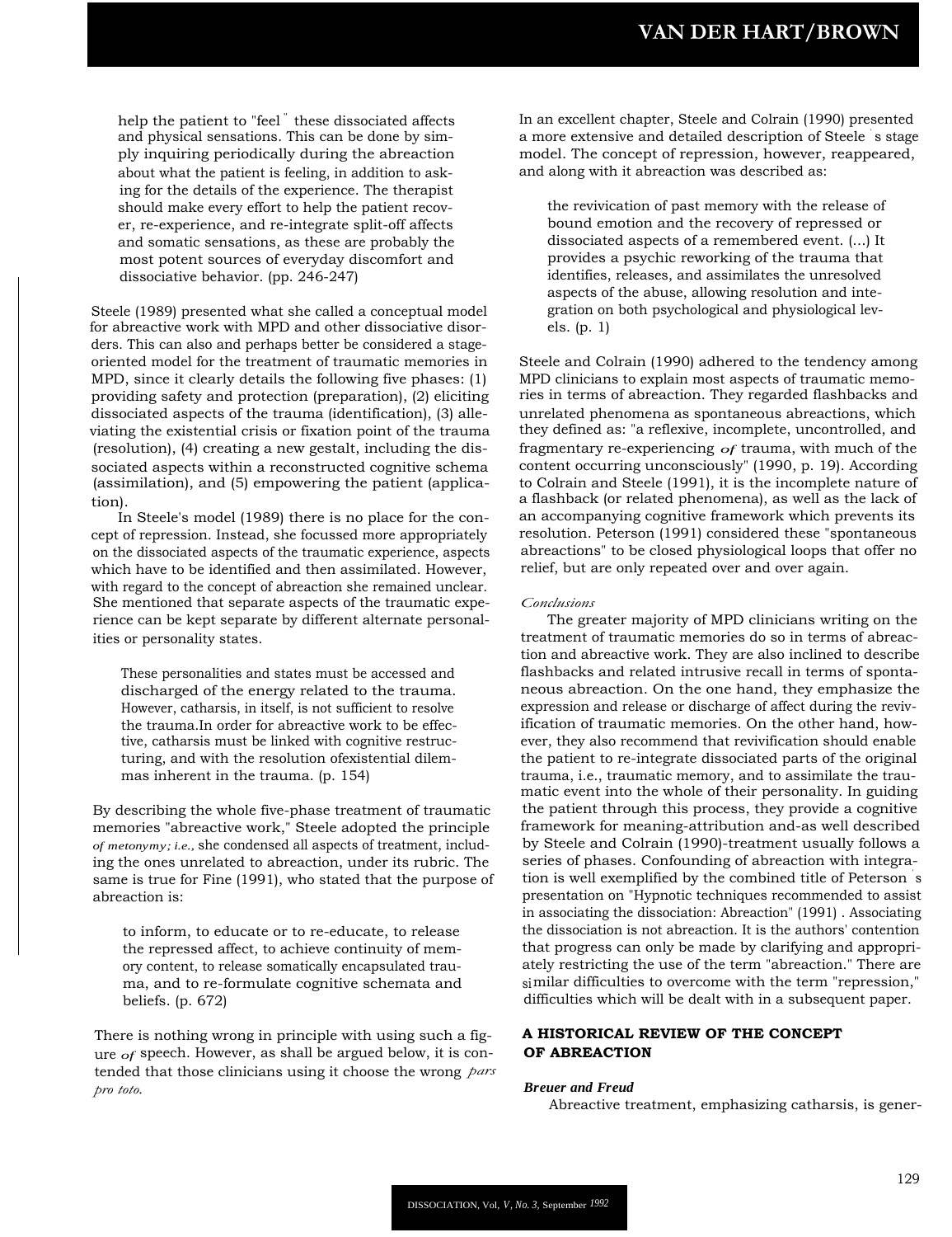ally seen as originating in the work of Breuer and Freud (1895/1974), and in particular with Breuer ' s famous case of Anna O. during the early 1880's. Although Ellenberger (1970) drew attention to Janet's (1886) earlier example of this approach with his patient Lucie, this discussion is only concerned with the initial work of Breuer and Freud. In a thorough study, Macmillan (1991) argued that Breuer ' s first description of the Anna O. case was significantly different from later accounts in placing little or no emphasis upon elicitation of unexpressed emotions (see also Hirschmuller, 1978). He stated that there is little indication that what Anna O. called her "talking cure " required her to " abreact" while she recalled and relived the emotionally charged circumstances under which she had acquired her symptoms. Nowhere in his initial descriptive notes did Breuer stress emotional expression. Rather, it seems that this dimension was later added by Breuer and Freud (1895/1974).

Nevertheless, Breuer and his patient Anna O. could well have been aware of the notion of catharsis. One of the first to use this term was Aristotle in his *Poetics* (VI) (cf. Hardison, 1968), where he ascribed to catharsis an essential role in tragedy. According to Macmillan, whatAristotle actually meant by catharsis remains equivocal. It probably referred to purging by a reduction of emotions, such as experienced by an audience watching a theatrical tragedy. In this way, catharsis "purified" emotions such as pity and fear so that the audience could both derive satisfaction and also, as with other dramatic forms, learn from the events (Hardison, 1968; quoted by Macmillan, 1991, p. 22).

Bernays (1857/1970) proposed a "medical " interpretation of Aristotle' s catharsis doctrine, and this stimulated great interest and wide acceptance among Viennese intellectuals, both upon its original publication and following its re-publication in 1880-the year that Breuer commenced his treatment of Anna O. (Hirschmuller, 1978). For Bernays, purging came about not because of a mere reduction of the [pitiful and fearful] emotions but because of an emotional discharge. Watching a tragedy on stage, discharged pity and fear from the soul, resulting in a transient relief and over a longer (but not permanent) period quieted the disturbing feelings. Macmillan (1991, p. 23) remarked that within this context catharsis does not seem to require the audience to *express* the emotions portrayed in the tragedy so much as to *experi*encethem. The spectator by merely watching a tragedy would experience catharsis.

Breuer originally emphasized *verbal* over emotional expression of feelings. Emotional expression was added later ( Breuer & Freud, 1895/1974). Freud first used the term "abreaction" in a letter to Fliess on June 28, 1892, reporting that Breuer had agreed to publish their "detailed theory of abreaction, and our other joint witticisms [Witze] on hysteria" (Masson, 1985, p. 31). In this, Freud (1892/1963) actually followed the French school of dissociation as exemplified by Charcot (1887) and Janet (1889, 1892). He stated that attacks of hysteria are the manifestations of traumatic memories, memories which belong to a second state of consciousness.

Ifwe can succeed in bringing such a memory entire-

ly into normal consciousness, it ceases to be capable of producing attacks. During an actual attack, the patient is partly or wholly in the second state of consciousness. In the latter case the whole attack is covered by amnesia during his normal life; in the former case he is aware of the change in his state and of his motor behavior, but the physical events during his attack remain hidden from him. They can, however, be awakened at any time by hypnosis. (Freud, 1892/1963, p. 31)

It is noteworthy that Freud's position here still remains completely within the dissociation framework. The same is true for Breuer and Freud's (1893/1974) subsequent formulation of the essence of hysteria:

The splitting of consciousness which is so striking in the well-known classical cases under the form of "double conscience" is present to a rudimentary degree in every hysteria, and that a tendency to such a dissociation, and with it the emergence of abnormal states of consciousness (which we shall bring together under the term "hypnoid"), is the basic phenomenon of this neurosis. In these views we concur with Binet and the two Janets. (p. 63)

The dissociation theory as employed here is a rather descriptive model, both with regard to the experience of trauma, the persistence of traumatic memories, and the general characteristics of (post-traumatic) hysteria. With regard to the mental processing of trauma, Freud (1892/1963) developed yet another principle-that of " constancy. " This is where the conceptual problems began.

The nervous system endeavors to keep constant something in its functional condition that may be described as the "sum of excitation. " It seeks to establish this necessary pre-condition of health by dealing with every sensible increase of excitation along associative lines or by discharging it by an appropriate motor reaction. Starting from this theorem, with its far-reaching implications, we find that the psychical experiences forming the content of hysterical attacks have a common characteristic. They are all of them impressions that have failed to find an adequate discharge, either because the patient refuses to deal with them for fear of distressing mental conflicts, or because (as is the case of sexual impressions) he is forbidden to do so by modesty or by social circumstances, or finally because he received these impressions in a state in which his nervous system was incapable of dealing with them. In this way, too, we arrive at a definition of psychical trauma which can be employed in the theory of hysteria: any impression which the nervous system has difficulty in dealing with by means of associative thinking or by motor reaction becomes a psychical trauma. (p. 32)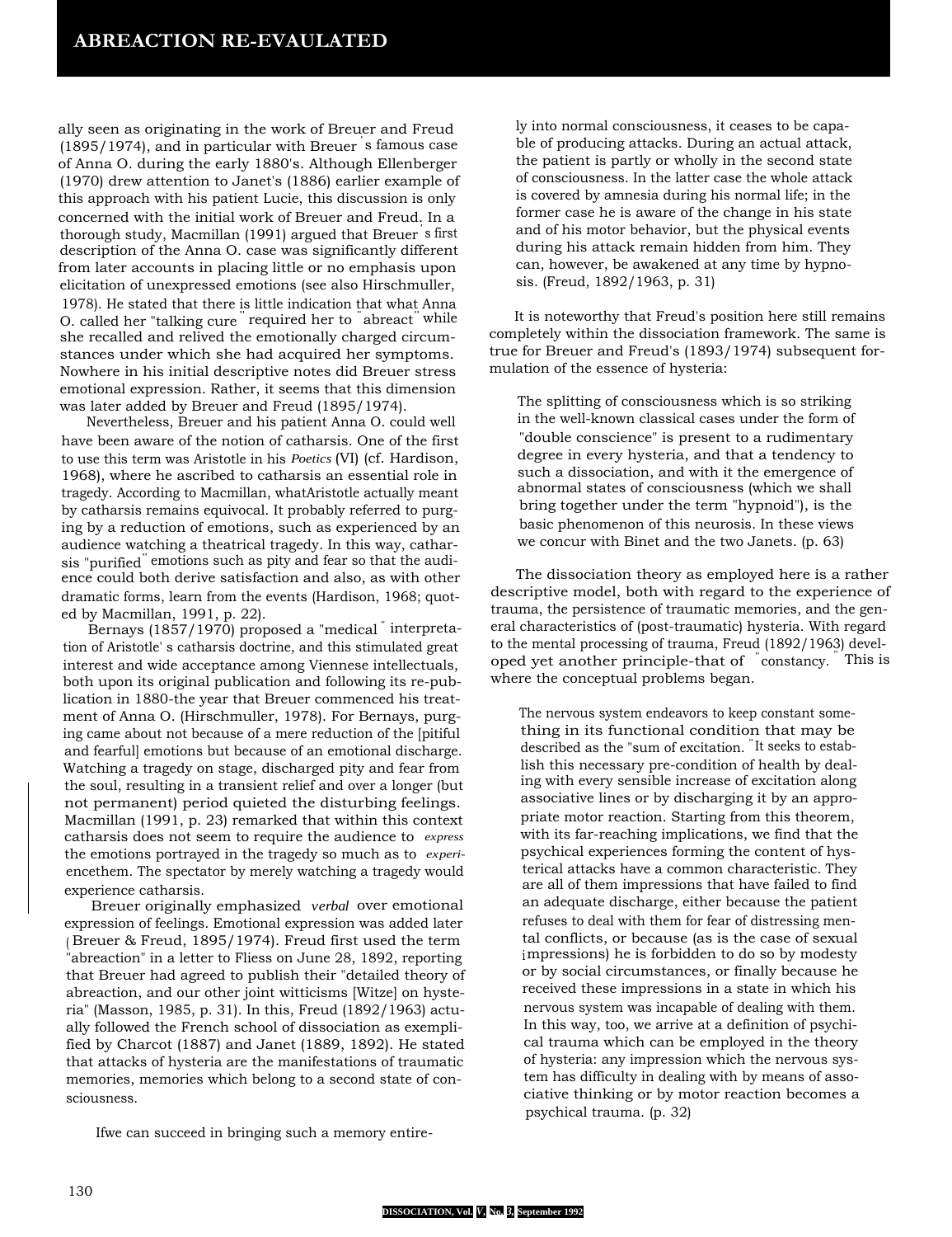Only in 1920, however, did Freud return to this principle of constancy (Freud, 1920/1950), when he argued that affects owe their aetiological importance to the fact that they are accompanied by the production of large quantities of excitation, and that these excitations in turn call for discharge in accordance with the principle of constancy. Traumatic experiences owe *their* pathogenic force to the fact that they produce quantities of excitation which are too large to be dealt with in the normal way. Treatment of traumatic memories by abreaction is thus based upon this more fundamental principle of constancy, i.e., the quantity ofexcitation mustbe kept constant (cf. Strachey, 1974, p. 38) . Breuer (1895/1974, p. 277) argued that all powerful affects restrict association, i.e., the continuity of ideas. The excitation cannot be levelled out by associative activity. Affects that are "active" (strong or "sthenic") such as anger, level out the increased excitation via motor discharge. "Asthenic " (weak) affects, however, such as anxiety, are unable to bring about this reactive discharge. Instead, they paralyze the power of movement as well as that of association. Breuer argued for abreaction through facilitating verbal expression alongside emotional discharge through motor activities. Freud preferred verbal expression.

#### *Conclusions*

Breuer and Freud (1893) were initially in agreement with their French colleagues in regarding dissociation, i.e., the splitting of consciousness, as the fundamental characteristic of hysteria. Traumatic memories were seen as dissociative in nature and, as such, giving rise to (post-traumatic) hysteria. Breuer and Freud hinted at the notion that treatment should incorporate the resolution of this traumatically-induced dissociation, by verbally associating splitoff traumatic memories with the rest of the personality. However, following the introduction of their quasi-neurological model based on the "principle of constancy," they developed a treatment technique, the abreaction, or discharge of the surplus of "excitation." The key problem here is to relate the latter abreaction-catharsis model based on the discharge of excitation and the principle of constancy with the association-reintegration therapeutic model based on the concept of dissociation. As previously mentioned, there exists a consensus at least among contemporary therapists of MPD and other post-traumatic states that abreaction alone and in itself is not curative. Many of these patients regularly enter states during which they partially or completely re-experience trauma, without any resolution whatsoever. Reversing the dissociation and integrating the traumatic experience must be the therapeutic goal. The question remains, however, if and to what degree abreaction is required in treatment aimed towards this goal.

Breuer and Freud had put too much emphasis on abreaction, and Freud early abandoned the dissociation model altogether. Subsequent generations of trauma therapists all too readily called upon the "cathartic method " and forgot all about the issues of resolving dissociation and integration of traumatic memories. This was the case, for example, during World War II, when both hypnotic and chemically-induced abreactive techniques were widely used. The need for this resolution of dissociation and integration of traumatic memories was, in fact, much better understood by a group of military psychiatrists during and after World War I.

## WORLD WAR I **AND ITS** WAKE

World War I saw a great need for rapid psychological treatment intervention with traumatized combat soldiers. Hypnosis was widely used, not only for symptomatic treatment (e.g., Nonne, 1915), but also for the more thorough resolution of traumatic memories (Brown, 1918, 1919; Myers, 1915, 1916; Sauer, 1917; Simmel, 1918). Myers used hypnosis as an exploratory technique in cases where post traumatic amnesia existed. Once the traumawas uncovered, the patient was encouraged, first in hypnosis and then in the waking state, to become aware of the experience and describe it to the therapist. Myers, who did not encourage emotional expressiveness during this process, reported "excellent results" (Myers, 1920/1921).

A number of German and English military psychotherapists utilized variants of Breuer and Freud's "cathartic method." Sauer (1917) modified the cathartic approach developed by Frank (1913) (cited by Sauer), called "psychocatharsis," which consisted of "abreaction in a hypnoid state."

I try to produce a superficial sleep of such a kind that the upper consciousness is preserved and limited to such a degree that the images of scenes experienced earlier, rising from the unconscious and as a rule strongly coloured by emotion, are clearly seen and relived with the emotion belonging to them. (p. 25) (cited by Eissler, 1986, p. 320).

Simmel (1918) initially employed symptom-oriented hypnotherapy. However, encountering resistance in the "numerous patients who had hitherto, despite long and careful medical effort, showed themselves to be impossible to be influenced," he treated them by the cathartic method. He facilitated the hypnotized patient's return back to the traumatic situation, enabling him to experience the past again along with all the associative details which had been lost to his conscious memory (cf. Eissler, 1986, p. 321). Much later Simmel (1944) wrote that at the time he felt that the symptoms of war neurosis arose largely through the repression of aggression. Using hypnosis he not only made the soldiers remember past traumas but also gave them the opportunity to act out the transformation of their fear into anger. As soon as the patient was hypnotized, he was presented with a stuffed dummy:

1 register it always as the beginning of the cure when the patient' s initial fear of this dummy finally turned into rage, resulting in the dummy's partial mutilation or complete destruction. (p. 245)

Brown (1918, 1918) drew attention to the dissociative nature of traumatic memories and to the value of abreaction in resolving them.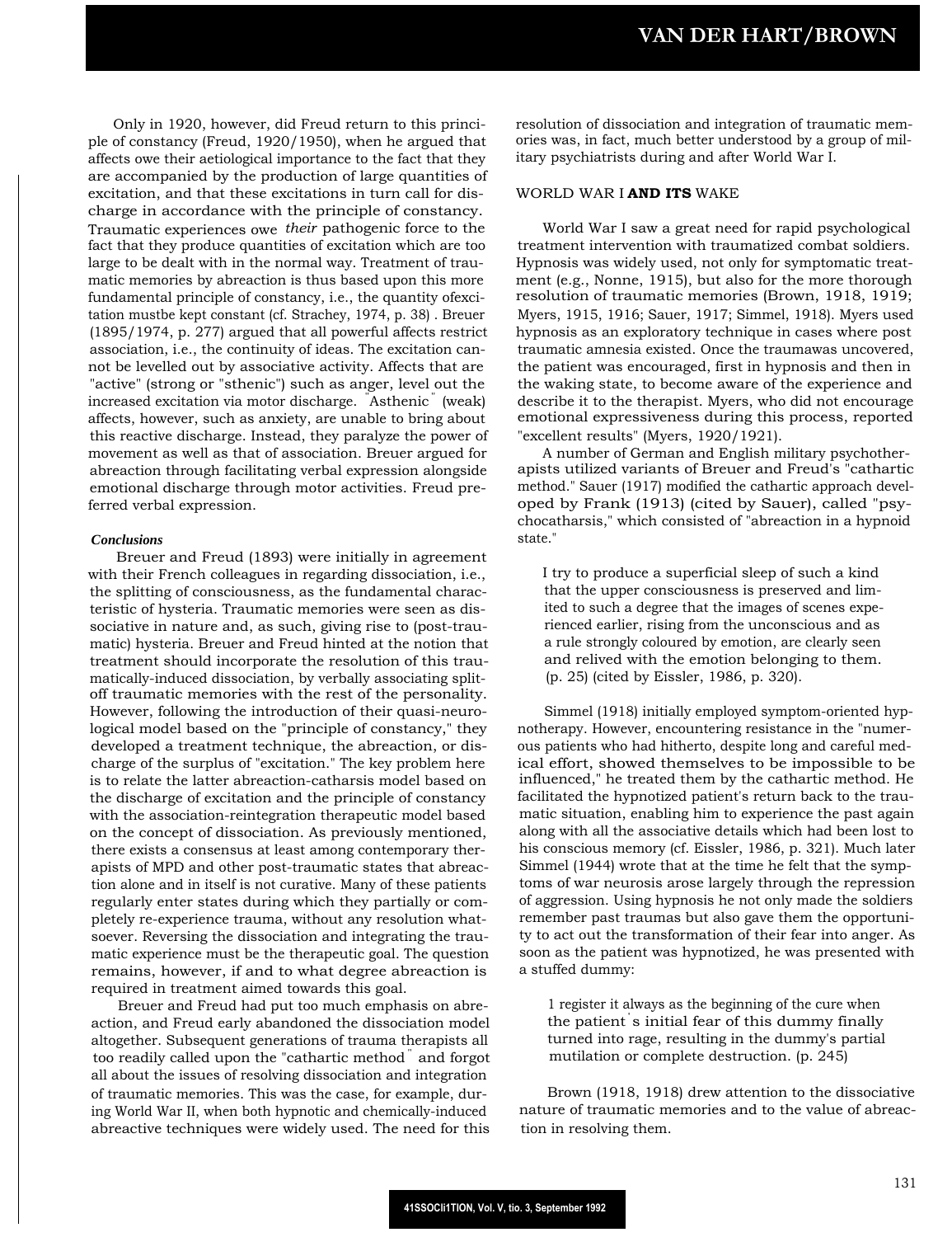The patient goes through his original terrifying experiences again, his memories recurring with hallucinatory vividness. It is this which brings about the return of his powers of speech, and not direct suggestion, as is the ordinary method of hypnosis. (... ) Remembering that his condition *is* due to a form of dissociation and that in some cases hypnotism accentuates this dissociation, I always suggest at the end of the hypnotic sleep that he will remember clearly all that has happened to him in his sleep. More than this, I wake him very gradually, talking to him all the time and getting him to answer, passing backwards and forwards from the events of his sleep to the events in the ward, the personalities of his sister, orderly, doctor, and patients-i.e., all the time re-associating or re-synthesising the train of his memories and interests. (Brown, 1918, pp. 198- 199)

In a second paper, Brown (1919) emphasized the need for emotional expression while going through traumatic war experiences. A third paper (Brown, 1920/1921) provided the introduction to an important discussion in the British Journal of Medical Psychology entitled `The revival of emotional memories and its therapeutic value. " With regard to the treatment of shell-shock, especially those patients suffering amnesia for incidents immediately following the shellshock, Brown (1920/1921) stated that "if these memories are brought back again afterwards with emotional vividnesshallucinatory vividness, I might say-the other symptoms which they are showing tend to disappear." (p. 16) Brown further added:

Another obvious factor, of course, is the re-synthesis of the mind of the patient-the amnesia has been abolished, and the patient has once more full sway over his recent memories. (p. 17)

He also felt that emotion had been pent up under the strain of attempted self-control. The liberation of this pent-up emotion produced a resolution of the functional symptoms. Brown appeared to believe that post-traumatic dissociation is resolved according to Breuer and Freud's model of abreaction and the principle of constancy. Other authors criticized this position. Thus, Myers (1920/1921) indicated that Brown was incorrect in his belief that "bottling up" of emotional expression was the prime cause of dissociation. He wrote that Brown was thus incorrectly led to think that:

the revival *of'emotional expressionwas*the most important element, while my own Re., Myer ' s] experience, in recovering memories both in the waking and in the hypnotic state, was that the acting out of the emotional experience was of relatively little consequence, but that what was of importance was the revival of the unpleasant memory of the scene, i.e., the revival of the dissociated *affective* and *cognitive* experience. (p. 20)

Myers discouraged undue prominence of the emotional response during the recollection in hypnosis. One of his instructions to prevent too much emotion was worded asfollows:

Now when I put my hand *on* your forehead, *you* will be back in the trenches again, but you will *not be unduly afraid, you* will be able to live through it all again *calmly* and to tell me all that happened to you. (p. 20)

Re-synthesis, to use Brown's expression, was achieved according to Myers by recall of the traumatic memory, not by "working out" of the "bottled up emotional energy," as Brown had believed. Myers, however, failed to point out explicitly the precise nature of the active ingredient in this recall, facilitating re-synthesis. He appeared to point to the patient reliving the trauma, while being able to stay calm and relate what had happened, i.e., a form of linguistic mastery of complex relived cognitive-emotional post-traumatic mental states.

McDougall (1920/1921, 1926) felt that abreaction is a highly questionable and improbable explanation for cure or even symptomatic relief of post-traumatic disorders. **He** criticized the Freudian conception of emotion as a *quantum* of energy (comparable to a charge of electricity) which could become attached to any idea. Each emotional memory would then imply the existence of a separate and distinct pocket of explosive energy in the mind (or in the nervous system), attached to the memory and serving the function of a "detonator." By abreaction, this disturbing pocket of energy would be discharged and eliminated from the system.

McDougall remarked that this explanation is contradicted by two facts: (1) Some traumatized patients frequently relive their experiences without securing an "abreaction." Rather, these repetitive episodes seem to worsen the patient's condition, which tends to become chronic and fixed. (2) Some patients, " having come into the hand of a medical officer who accepted the principle of `abreaction,' have been put through their paces again and again, i.e., have been made to live through the disturbing experience repeatedly in hypnosis, and have shown increase rather than relief of symptoms" (McDougall, 1920/21, p. 25).

Like Myers, McDougall believed that the essential step is the relief of the dissociation-in other words, the re-integration of traumatic memories (Myers 1920/1921) . The terms *re-synthesis*and *re-integration,* incidentally, imply the incorrect notion that the traumatic memory had, at one point, not been dissociated. Emotional discharge is not essential to this, although it plays a part in bringing it about, e.g., by triggering and revitalizing the train of recollection, and by overcoming any repressive tendencies which tend to maintain the dissociation. That it plays no essential curative role is indicated by those cases in which relief of dissociation and consequent general improvement is effected without appreciable emotional display. Nevertheless, for relief of dissociation, there must also be a complete recollection of the traumatic experience in all of its details, including the emotional component. (McDougall, like Janet (1907), thus anticipat-

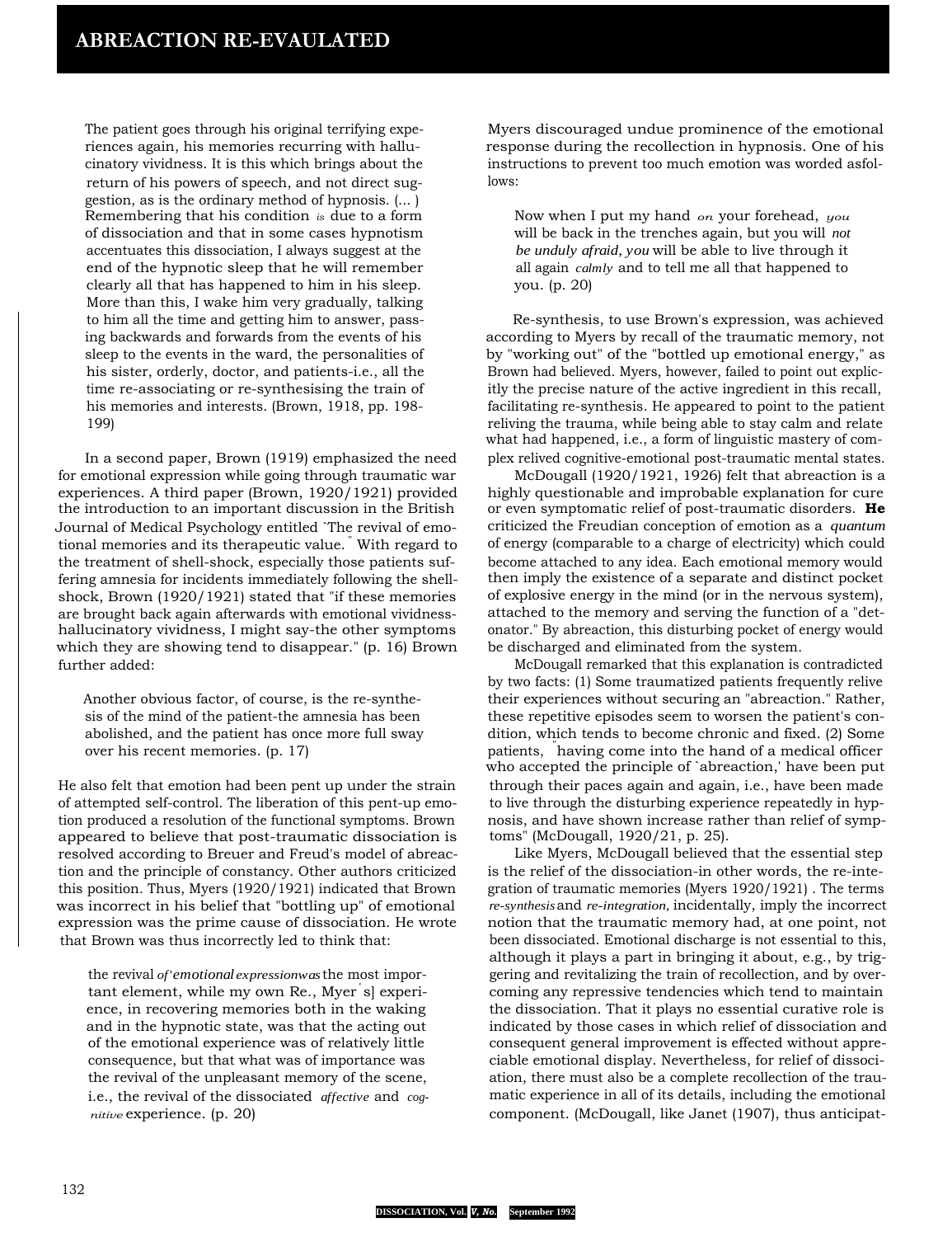ed Braun's BASK Model in the treatment of traumatic memories (cf. Braun, 1988a, 1988b).

Jung (1921/1922) spoke of complexes-i.e., traumatic memories-as the pathogenic factor in post-traumatic disorders. He regarded the notion of an emotional charge as the element which has to be released in therapy as an inadequate view. He, too, recognized that there are many cases in which abreaction not only was of little use but was indeed actually harmful. Jung concurred with McDougall and Myers that the essential factor in post-traumatic disorders is psychological dissociation and not the existence of high-tension affects.

A traumatic complex creates a dissociated condition of the psyche: it is removed from the control of the will and therefore possesses the quality of psychical autonomy. (p. 15)

In this, Jung was pursuing the approach adopted by one of his early mentors, Pierre Janet (1889, 1898), who saw the essential goal of therapy in post-traumatic disorders as the integration (Brown spoke of "re-synthesis," Myers of "re-integraton, " and McDougall of "relief') of the dissociation, and not abreaction (although this may play a facilitative role). Ultimately, by reliving the traumatic experience, either once or repeatedly, the traumatic memory is gradually accepted as a content of consciousness. It is not merely the rehearsal of experience that has an unconditional curative effect, however, but rather its rehearsal *in the presence of the physician.* The support and understanding of the therapist increases the patient's level of awareness and consciously enables him once again to bring the autonomous dissociated traumatic memory under volitional control.

At the same time as the conceptualization and treatment of the combat neuroses was proceeding, the Dutch psychiatrist Breukink independently reported successful experiences in the hypnotic treatment of post-traumatic psychotic states, in particular so-called hysterical and degenerative psychoses (Breukink, 1923, 1924, 1925) . His reports validated the views held by Janet, Myers, McDougall, and Jung, i.e., that integration of the traumatic experience rather than abreaction is an essential element in the treatment of traumatized patients. His own cathartic-hypnotic method consisted of directing the patient to the traumatic memories underlying the psychosis, thereby permitting the calm and conscious elaboration of the traumatic sequence of events. These events were fully discussed under hypnosis, Breukink finally suggesting that the patient would remember everything upon returning to the waking state, when the events could once again be told and discussed. Breukink used the word " catharsis" to mean emotional "extinction," rather than in the sense of emotional abreaction-a process of which he was particularly wary with psychotic patients (cf. Van der Hart & Spiegel, 1992).

#### **Conclusions**

During and after World War I, a number of military clinicians used hypnosis to go beyond symptomatic treatment and therapeutically addressed traumatic memories per se.

In their choice of therapeutic principles and techniques, they opted for either of two explanatory models: one, the dissociation model, originated in French psychiatric traditions, notably with Janet, and the other with Breuer and Freud's abreaction model. Those clinicians adhering to the dissociation model regarded resolution of dissociation by integration of traumatic memories as the primary treatment goal. They varied in *their* views as to the degree to which the expression of emotions could either help or hinder the attainment of this goal. Some emphasized its destructive effects, preferring therefore to facilitate a calm mental state while traumatic experiences were relived, while others believed emotional catharsis could, at least in some cases, promote this "re-integration." All were well aware of refractory cases, associated with treatment by purely abreactive techniques alone.

#### WORLD WAR II **AND ITS WAKE**

In the period up to World War II, the importance of resolving post-traumatic dissociation over abreaction of "pent-up" emotions was mostly forgotten. Thus Culpin (1931), later quoted by Shorvon and Sargant (1947) and by Putnam (1989), remarked in discussing his own treatment experiences in World War I:

Once a man's conscious resistance to discussing his war experiences was overcome, great mental relief followed the pouring out of emotionally charged incidents. It was as if the emotion pent up by his conscious resistance had by its tension given rise to symptoms. The memory, usually ofa nature unsuspected by me, then came to the surface, its return being preceded perhaps by congestion of the face, pressing of the hands to the face, tremblings, and other bodily signs of emotion. (p. 27)

During World War II, most clinicians treating acute war neuroses, therapeutically adhered to abreaction, i.e., to Breuer and Freud's second model. Only a few clinicians such as Kardiner (1941), were critical of this model and pursued a more cognitive treatment approach. During the 1930s, barbiturates (sodium pentothal, sodium arnytal, and related drug preparations) were introduced into psychiatry. They were initially used to promote sleep and subsequently to facilitate techniques aimed at accessing concealed difficulties (Patrick & Howells, 1990). During World War II, this usage led to drug-facilitated abreaction as the treatment of choice for the war neuroses.

Sargant and Slater (1940, 1941) were among the first to do so in their treatment of psychiatric casualties following the British retreat from Flanders and the evacuation from Dunkirk in 1940. Debenham, Hill, Slater, and Sargant (1941) [cited by Shorvon & Sargant, 19471 recommended that barbiturates be used to encourage the patient to "reexperience the violent emotions that battle scenes have aroused. " Shorvon and Sargent (1947) described the same technique instead using ether and gave its rationale in some detail. They explained to the patient that the treatment was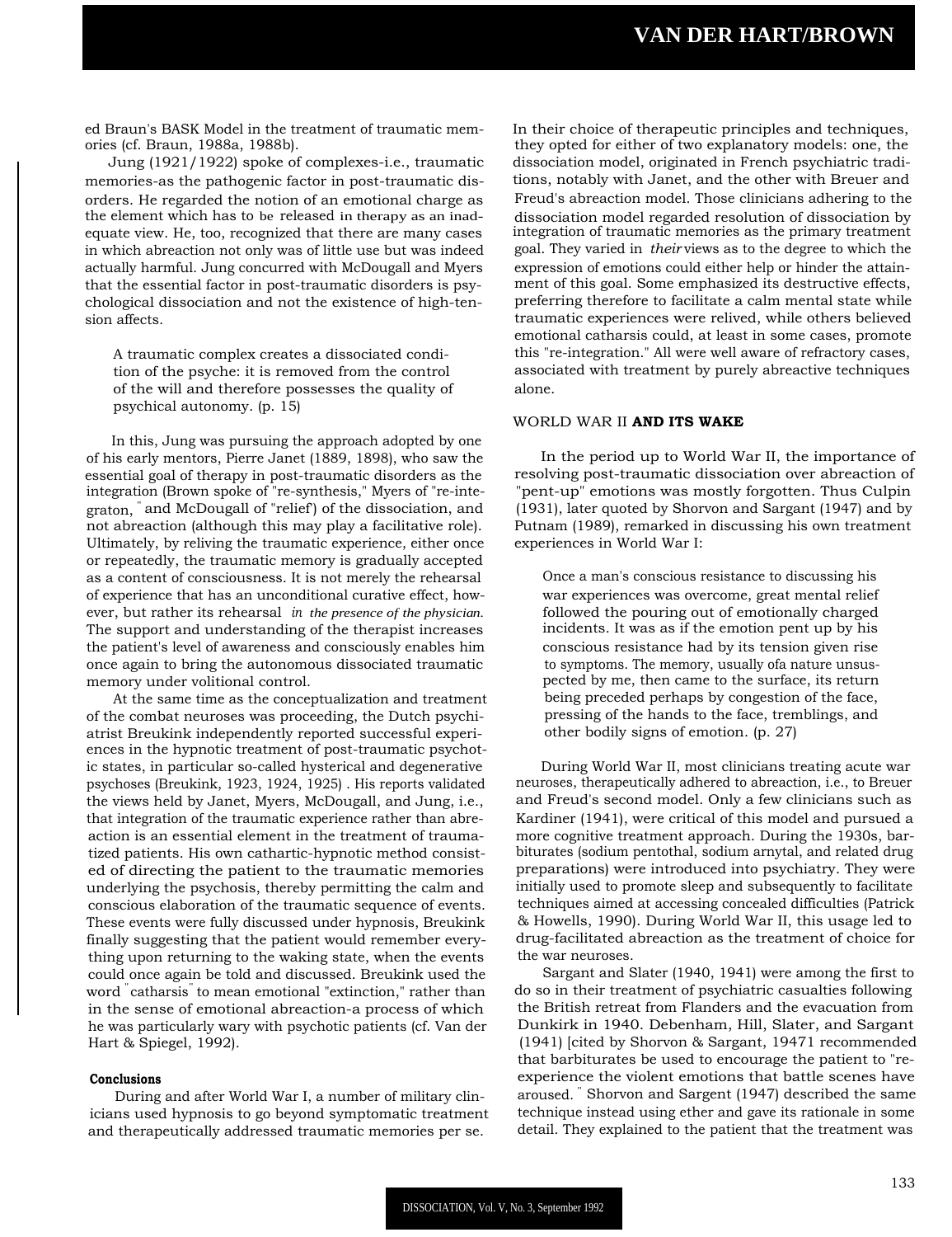aimed at freeing and releasing of pent-up emotional tensions which were themselves giving rise to symptoms.

A firm well-padded couch or bed is essential or the patient may hurt himself during his excitement, and it is wise to have a sufficient number of nurses or doctors present to control the patient. If this is not done, it may be impossible to carry on the abreacnon if the patient is violent or struggling and shouting. (p. 713)

Shorvon and Sargant were so convinced of the therapeutic value of emotional abreaction, that in cases which in their view did not manifest adequate emotional excitement followed by emotional release, they would even suggest false (or, more traumatic) scenarios. In short, they would go to any length to "produce the required degree of abreaction." This was determined by the patient's subsequent degree of exhaustion and "collapse," itself called (after Pavlov) "the stage of complete inhibition." Shorvon and Slater not only reported their successes but also mentioned their failures. Thus, chronic post traumatic cases stress suffering from obsessional or hysterical neuroses did not, as a rule, benefit from ether abreaction.

Other authors did not go to the same extreme. Thus Grinker and Spiegel (1945) emphasized the need to integrate traumatic material into the conscious ego. This was reflected in the title given to their treatment approach, *narcosynthesis.These* authors remarked thatwhen a narcotic abreaction is not followed by integration by the ego, narcosynthesis cannot be said to have occurred. This was indeed often reflected by the failure of symptomatic improvement to occur. It was also considered necessary for the patient to remember the trauma in the waking state, and to "work through" the material in subsequent treatment sessions. In contrast to Shorvon and Sargantwho recommended the achievement of maximal excitement during abreaction for adequate emotional release, Grinker and Spiegel using pentothal believed that the curative factor was quite the opposite and due to "the quieting effect of the sedation. " This prevented the patient from emotionally reliving the trauma as if it were very dangerous (p. 393). Together with support from the therapist, this technique enabled the ego to integrate the ego-alien emotional experiences. Grinker and Spiegel also noted that following trauma other non-traumatic feelings might also become dissociated. Narcosynthesis could also be employed for the "recapture<sup>"</sup> of these unrelated but equally dissociated feelings.

Rosen and Myers (1947, p. 162) supported Kubie's earlier position (1943), in which he stated:

.:.whatever the method used, whether it is in hypnosis alone, hypnosis under narcosis, or hypnagogic reverieswith orwithout narcosis, the recovered material must be fully fused with its emotional content and with normal waking consciousness. (p. 595)

Rosen and Myers were not impressed with the results of

abreaction or catharsis alone. They had seen too many treatment failures and felt that abreaction was merely one stage in treatment, and that a complete reorientation of the total personality was required.

Klein (1949) also voiced his concern about drug-facilitated, "forced" abreactions, albeit for other reasons:

At first an attempt was made, in keeping with the work of Grinker, to use the method he described as narcosynthesis. After a fair number of trials, however, this was given up as it was found to have no advantage over simple but adequate sedation, and in the hysterical cases over the method of hypnotic suggestion. Indeed, in many of the patients it was felt to be detrimental to the patient's early recovery. What these men wanted most was not to be reminded of their grievous ordeal or horrifying experiences, but rather to be permitted the healing anodyne of merciful forgetfulness. (...) The so-called "abreaction" is a neat term implying an analogy of draining off disturbing emotional states with that of pus from a boil. This implication was found to be specious and poorly founded. (p. 39)

Klein believed that the therapist's reassurance and verbal support were more important.

Other military clinicians were in favor of hypnosis over drug-facilitated abreaction. Fisher (1943) believed hypnosis could be used in three ways: (1) by giving direct suggestions, (2) by bringing about abreaction of repressed affect, and (3) by breaking through resistance and making conscious of dissociated or repressed thoughts. Only the third way was considered indispensable for genuine cure. It was also the most difficult to carry out. His failure to distinguish between dissociation and repression may be noted. In contrast, Alpert, Carbone, and Brooks (1946) only believed in the element of hypnotic abreaction, in that it helped the "powerful pent-up affect to be released." The emphasis was on the full expression of emotions, which, it was felt, led to the removal of symptoms. They favored hypnosis over chemically-induced abreaction, since with hypnosis the therapist could better control the emotional intensity of the abreaction.

Once the drug was administered and the violent abreaction initiated, the action was irreversible and, on occasion, might result in actual bodily injury to the patient or the attendants, even necessitating restraint; whereas under hypnosis, a few words from the therapist adequately and immediately controlled the situation. (p. 323)

Watkins (1949) included abreaction among awider range of hypnotherapeutic techniques. He defined it as the emotional reliving or re-enacting of traumatic experiences, and likened it to lancing a boil. As such, it invol'ed a great expenditure of energy and a release of anxiety. Although his primary interest was its use in the treatment of war neuroses,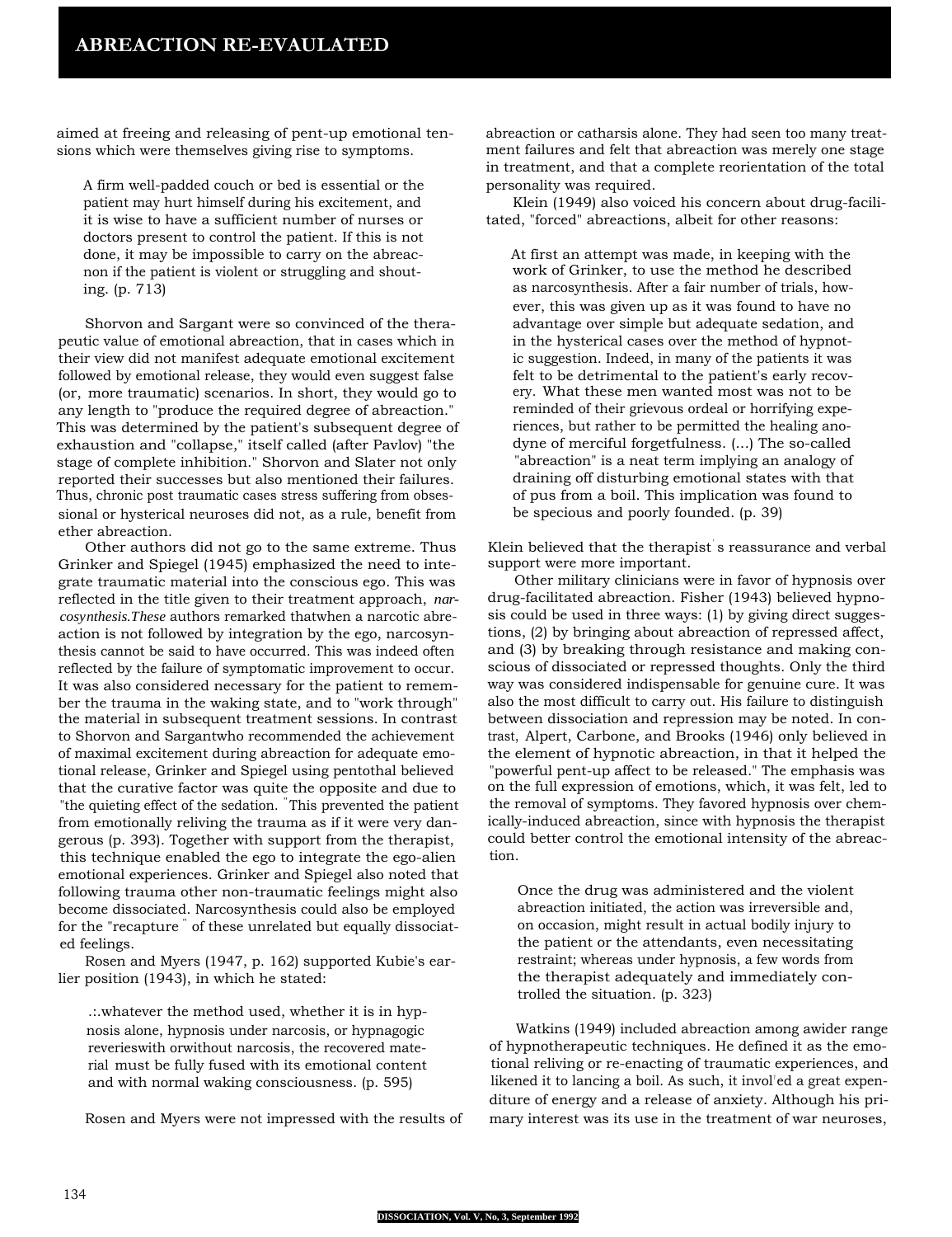Watkins observed that it was often also possible to enable the patient to project so-called repressed hostilities toward father, mother, wife, brother, sister, or friend. This not only afforded a certain amount of relief, but also provided a great deal of valuable information about the inner motivational structure in which the trauma was embedded. Patient participation was most complete and abreaction most valuable and effective when dramatic and emotive suggestions were utilized. However, it was also essential that the release of guilt, rage, or fear was followed by insight and by a total intellectual and emotional integration. Watkins also helped the patient to make the original traumatic situation more acceptable to the patient, much in line with Janet's original substitution technique (janet,1919/1925 [see under Janet, 1919], cf. Van der Hart, Brown, & Van der Kolk, 1989) :

an emotionally corrective experience is undergone which "completes" the unfinished strivings, which are the repetitive core of the neurosis, and relieves the need to continue its symptomatic manifestations. (p. 105)

#### *Conclusions*

This review of the World War II literature on abreaction demonstrates that the lessons which were drawn after World War I on the insufficiency of emotional abreaction were largely forgotten. Several influential authors fell back on the outmoded approach of discharging pent-up emotions. Shorvon and Sargent, in order to obtain complete emotional exhaustion, or when working with resistant cases, went so far as to suggest the use of even more traumatic scenes than those which had actually been experienced. One wonders whether these patients might well have been exposed to retraumatization. When a "cure" was reported, it could well have followed a further dissociation of the traumatic memory, i.e., a retreat into health rather than integration.

As Rosen and Myers (1947) not surprisingly remarked, a number of clinicians discovered that the results of abreaction per se were "not impressive." On the other hand, Klein's (1949) conclusion that reassurance and verbal support were the principle curative ingredients, can be seen as an example of "throwing the baby away with the bathwater." While these factors should be part and parcel of therapy, they are not by themselves sufficient in the treatment of traumatic memories. Watkins (1949) largely attributed failures of abreaction to inadequate patient participation and to failure of subsequent personality integration. Abreaction treatment successeswere frequently observed in cases of acute war neuroses, but the results with chronic cases were invariably very poor indeed. It is therefore a curious twist of historical fate that abreaction is again given so much prominence in the context of the treatment of rather chronic trauma-induced disorders such as MPD.

Watkins' definition of abreaction, which focused on the emotional reliving of traumatic experiences, portended a misleading tradition among many clinicians treating MPD patients, who now call all re-enactments of traumatic events " abreactions. " Intrusive imagery, revivifications and flashback phenomena are thus called "spontaneous abreac-

tions," and when the patient is instructed to relive a traumatic experience in the context of psychotherapy in a planned and structured manner, they speak of a "planned abreaction.

## **THE USE OF ABREACTIVE TECHNIQUES FOLLOWING WORLD WAR II**

The literature on abreaction following World War II not only continued to cover the war neuroses, butwas also extended to several other diagnostic categories. Wolberg (1945) found that hypnotic abreaction with neurotic patients was not successful. By contrast, Hordern (1952) applied abreactive techniques to non-traumatized " neurotic personalities," suffering only from "emotional tension." He believed that " satisfactory complete discharge of emotional tension may in many cases effect symptomatic improvement in a non-specific manner analogous to that of modified insulin. " (p. 630). He did not consider it equally necessary to push the patient to the point of complete "inhibition" described by Shorvon and Sargant (1947).

In emphasizing " therapeutic re-integration, " Zilboorg (1952) took the opposite position:

It [therapeutic re-integration] must be not only an affective experience but an affective process, a series of affective reconstructive experiences coming from within the psychic apparatus and not from without. (p. 22)

Conn (1953) was in agreement with this. He defined insight as "a state of ego functioning which results when the pathogenic agent has been removed, dropped, or lost." (p. 31) He felt that it was possible for the patient to "quietly discuss his harrowing experiences " and thereby to obtain benefit.

his not the recall of the traumatic experience which is of therapeutic value, but the patient's acceptance of what he thought, felt, and did without the need for neurotic defenses. (p. 31)

Lifshitz and Blair (1960) defined abreaction as an extremely marked affective, non-intellectual, re-experiencing of previous perceptual impressions. They believed that repeated hypnotic abreactions, when considered as conditioned responses, are subject to the law of extinction, and their single case study appeared to confirm this position. They followed Shorvon and Sargent (1947) in assuming that an extreme emotional discharge would lead to a stage of cortical inhibition.

#### *Conclusions*

A number of publications indicated that abreaction techniques were ineffective in the treatment of non-traumatized, neurotic patients. They nonetheless reflected the pre-existing dichotomy between, on the one hand, the hydraulic model of the mind and belief in the therapeutic value of freeing pent-up emotions, and, on the other hand, the model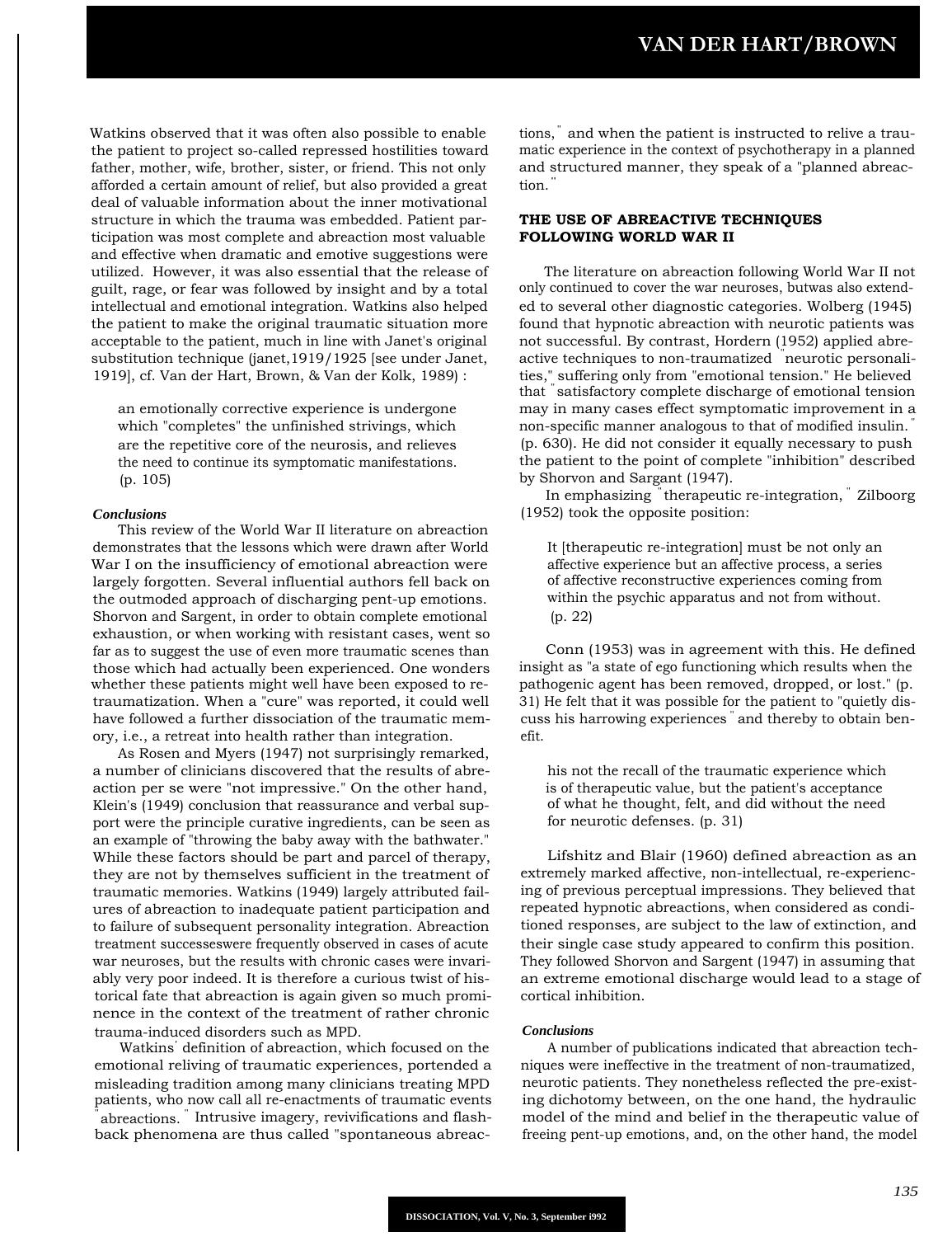of divided consciousness and the primary need for acknowledging and integrating dissociated traumatic memories. The clash between the dissociation/integration model and the abreaction model had not yet resolved.

# **THE VIETNAM WAR AND ITS WAKE**

Yet another war, in Vietnam, with its vast numbers of casualties, renewed interest in the treatment of post-traumatic disorders. This time, abreactive techniques and their concomitant hydraulic model of the mind were rejected in favor of treatment methods fostering integration of traumatic memories into the whole personality. Thus, Horowitz (1973) stated that the primary treatment emphasis should be on *integration,* not on emotional expression. Reflecting on the application of abreactive techniques during World War II, Horowitz (1986) concluded that:

Abreaction led to more abreaction, to seemingly endless accounts, all related to the traumatic neurosis but with little apparent improvement. Abreaction may relieve anxiety, but this effect can be non-specific and transient. To obtain durable improvement, it seems necessary to understand the individual patient, the meaning of the experience in relation to the continuum of his life, and to revise discrepancies in self-object representations and other organizing constructs. Rest, recreation, and re-socialization were found to be necessary additions, probably as techniques for reducing intrusive and repetitive syndromes and associated psychosomatic symptoms and for reassuring the person that he was not ostracized by his peers. Finally, support of the coping and defensive process appeared to be important in the acute phases (...). (p. 119)

Brende and Benedict (1980) reported on a several staged hypnotherapy in a delayed stress response syndrome in a Vietnam combat veteran. During the second stage, hypnosis was used to achieve age-regression. They described this as "more than a cathartic treatment. " The curative factor was seen as the facilitation of ego-integration of "split-off' feelings, particularly of fear and rage.

Spiegel (1981) used hypnosis in the treatment ofVietnam combat veterans as a means of resolving traumatic grief. Treatment facilitated recollection, notonly of the death trauma, but also of positive memories of the lost comrade. The patientwas encouraged to strongly experience the traumatic emotions, but this was not seen as an end in itself but rather as a necessary step towards ego-integration.

The intensification of memory and the emotion which surrounds it in hypnosis can be used as part of the process of doing grief work. The trance state provides a structured intensification ofmemory which becomes the setting for repeating and working through, or putting into perspective painful memories and experiences. (p. 35)

In an important chapter on the hypnotic treatment of PTSD, Brown and Fromm (1986) critically examined the role of abreactive techniques. Seeing this as very limited, they stated that abreaction as traditionally formulated, is based on an hydraulic model of the personality. According to this model, the symptoms of PTSD are believed to be a consequence of repressed emotions. The goal is therefore to facilitate free expression of these pent-up emotions by allowing the patient to re-enact the traumatic situation(s). Often the traumatic events must be " relived" a number of times in the trance and in the waking state before resolution is achieved. Brown and Fromm (1986) stated:

Although hypnotic abreaction may be of limited use in certain cases of acute stress symptoms, we do not recommend this treatment; in particular, we do not recommend that the therapist intentionally encourage dramatic emotional expression. Since PTSD is characterized by an alternation between denial and intrusion, the hypnotherapist who encouraged emotional expression is increasing the patient's risk for intrusive experiences. The patient may become overwhelmed or fear being overwhelmed and may terminate treatment prematurely. Since most PTSD patients fear loss of control, the therapist's encouragement of emotional displays merely intensifies that fear and does not facilitate working through of the trauma. In the transference, the therapist is seen as trying to re-traumatize or otherwise inflict pain on the patient. The prevalence of negative therapeutic reactions is extremely high in abreactive hypnotherapy of PTSD. (p. 273)

Brown and Fromm agreed strongly with Horowitz, emphasizing that the primary treatment focus should be *integration,* not emotional expression.

Facilitation of conscious emotional experience (something different from emotional expression) is useful at a certain phase of the treatment, but emotional experience must be regulated so that the patient can handle the disavowed affects (...). More recent hypnotherapeutic treatment of PTSD has tended to emphasize progressive uncovering, working through, and integration, which enable the patient to gain a sense of control over the intrusive experiences while he completes cognitive processing of the trauma (a.). (pp. 273-274)

With regard to the treatment of <sup>"</sup>complicated PTSD<sup>"</sup> (where structural changes have occurred in the ego) , Brown and Fromm presented a specific stage-oriented treatment model, each stage having its own hypnotic and non-hypnotic methodology, underpinned by a range of different theoretical models. They distinguished the following five stages: (1) stabilization of symptoms; (2) integration, (a) controlled uncovering, (b) integrating introjects; (3) development of self; (4) drive integration; and (5) dealing with enduring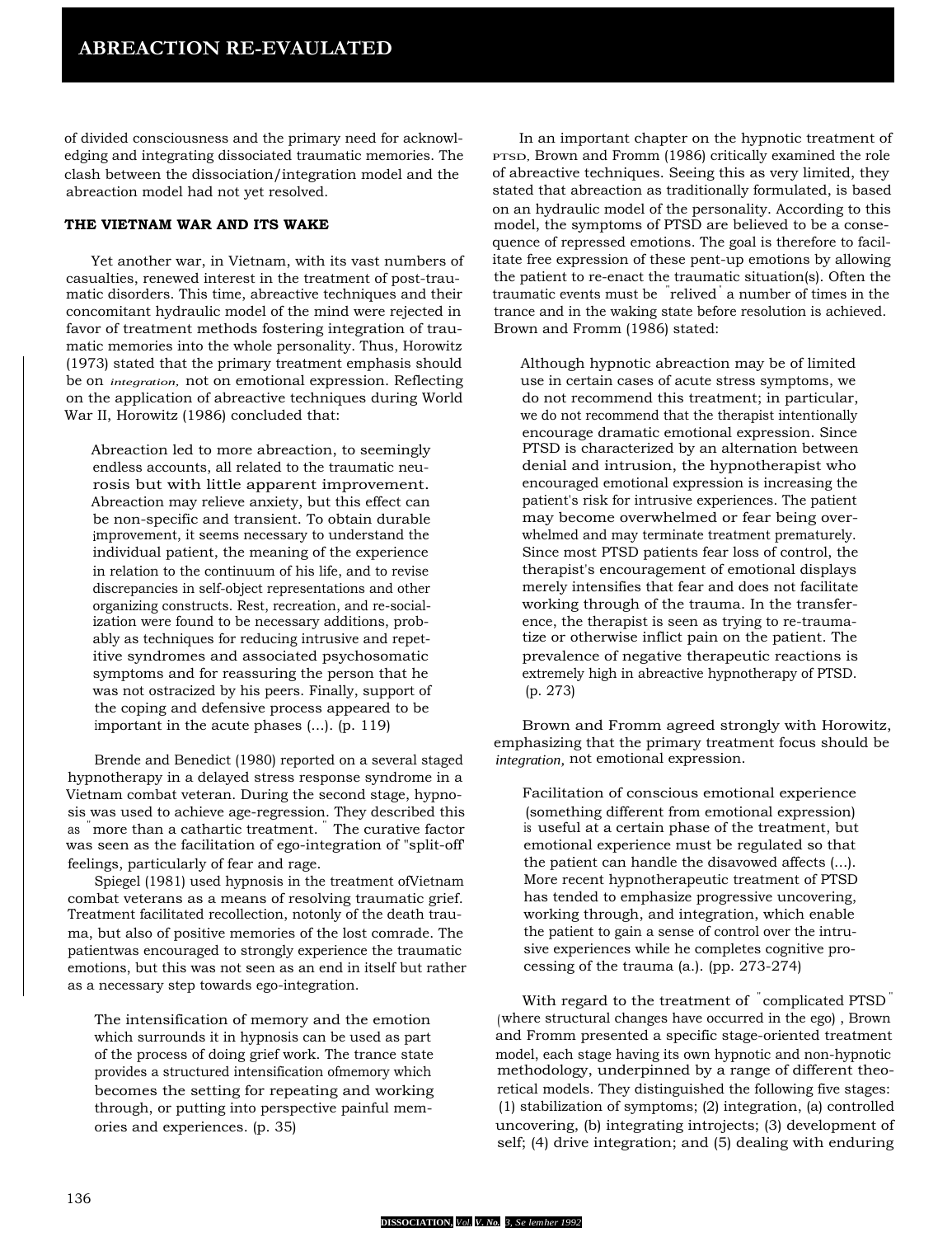biological sensitivity.

Amidst those publications which primarily emphasized integration of traumatic memories, the concept of abreaction still appeared a number of times. Thus Balson and Dempster (1980) advocated a medium-term (6-9 months) psychodynamically-oriented treatment approach for Vietnam veterans. It also included several hypnotically-induced abreactive sessions. Silver and Kelly (1985) compared modern hypnotic approaches to PTSD in Vietnam veterans used by Silver, with treatment by Kelly in 1947 of a World War II veteran using sodium amytal followed by hypnosis. About this case they wrote:

After six sessions, some with two or more repetitions of the reliving of the traumatic event, it was felt that enough "abreaction" and ventilation had occurred so that [the patient] would soon be able to accept and handle in consciousness the much revivified and worked-over material. It was then suggested that when he felt ready to handle it he would be able to recall the heretofore amnestic events, as well aswhat had transpired under hypnosis. (p. 223)

Kelly thus used abreaction to help integration of traumatic experiences. Silver employed a broader and more flexible therapeutic approach, utilizing hypnosis to promote relaxation and control anxiety, and less frequently to overcome resistance and memory blocks. Both authors preferred hypnosis over narcotherapy because they felt it permitted finer control over the uncovering process. In an accompanying paper, Brende (1985) summarized the literature on abreaction, concluding that Vietnam veterans are often unamenable to personality integration via abreaction alone, and require lengthy concomitant psychotherapy. Adjunctive hypnotic techniques for support, uncovering, abreaction, and integration could also be used to advantage for specific purposes during different treatment phases. Parson (1984) presented astage-oriented treatment model of combat-related PTSD, consisting of the following phases: (1) stabilization-maintenance; (2) consolidation-stabilization; (3) in-vivo affective revival; and (4) re-integration-cohesion phase. In regard to phase (3), Parson remarked:

This phase attempts to accomplish *abreactive expressions of*dissociated traumatic ideas, memories, and emotions that will ultimately aid in mastery and integration of the war experience into the patient's ongoing psychic structure. (p. 43)

He added that these expressions are meaningful and effective in facilitating integration when the therapist assists the veteran to *restructure* the traumatic memory.

#### *Conclusions*

This review of the treatment of traumatic memories during the Vietnam era covers hypnosis and psychotherapy. It does not extend to behavioral approaches which have also been developing rapidly (e.g., Keane, Fairbank, Caddell et al., 1985; Scurfield, 1985). The picture emerging from both

approaches (and a number of others) is that the emphasis has shifted away from abreaction of traumatic experiences, i.e., away from purely discharging pent-up traumatic emotions. While controlled re-experiencing of the trauma appears to be an essential part of almost every treatment approach, the goal has become more a facilitation of the gradual processing of all relevant aspects of the traumatic experience, and the re-integration of previously dissociated aspects of the personality. There were a few authors who, within this context, still adhered to the old concept of abreaction. Interestingly, the one author (Brende, 1985) who did so most extensively was the one most closely associated with the field of the treatment of MPD. The dissociation/integration model had thus become dominant, and those who occasionally referred to abreaction usually did so within the context of this dissociation/integration model.

It has become clearer than ever before, that the more complicated (and also the more chronic) the post-traumatic stress symptomatology is, the more complicated is the treatment required. Van der Hart, Brown, an d Van der Kolk (1989) showed that already a century ago, Pierre Janet, in his treatment of post traumatic stress, followed a stage-oriented treatment model. It consisted of: (1) stabilization and symptom reduction, (2) identification and modification of traumatic memories, and (3) re-integration and rehabilitation. Since Janet, it has been repeatedly demonstrated that in most cases of post-traumatic stress, particularly chronic disorders, treating the traumatic memories alone (whether by abreaction or by any other approach) is insufficient. It was only during the Vietnam era and its wake that well-developed stage-oriented treatment modelswere developed. Theircommon, overall goal, independent of the theoretical school, was the integration of the personality.

#### **CONCLUSION**

According to Peebles (1989, p. 202), "...abreaction in hypnosis is uncritically embraced, in the literature and in practice, by clinicians still unwittingly wedded to an energic model that emphasizes the emotion-releasing or memoryuncovering aspects of abreaction, without sufficient acknowledgement of the ego and the relationship work necessary to make such abreaction safe, nor with sufficient explication of the nature or form of the "memory" likely to be uncovered. Clinicians working with MPD, although now very much aware of the latter, still continued to use the outdated conceptualization of abreaction. They clearly embrace the second model which was originally espoused by Breuer and Freud (1895), i.e., their abreaction model. During and after World Wars I and II, this model was closely followed by many clinicians, but disputed by some others. The latter tended to pursue Breuer and Freud's first model, itself a version of the French dissociation/integration model. Gradually the latter model gained the ascendant, particularly contributing to modern clinical approaches to PTSD. Modern models which emphasize integration also show how this goal is but one of several broad treatment aims, each incorporated into sequential treatments following a set of clearly delineated stages or phases, which in practice often overlap.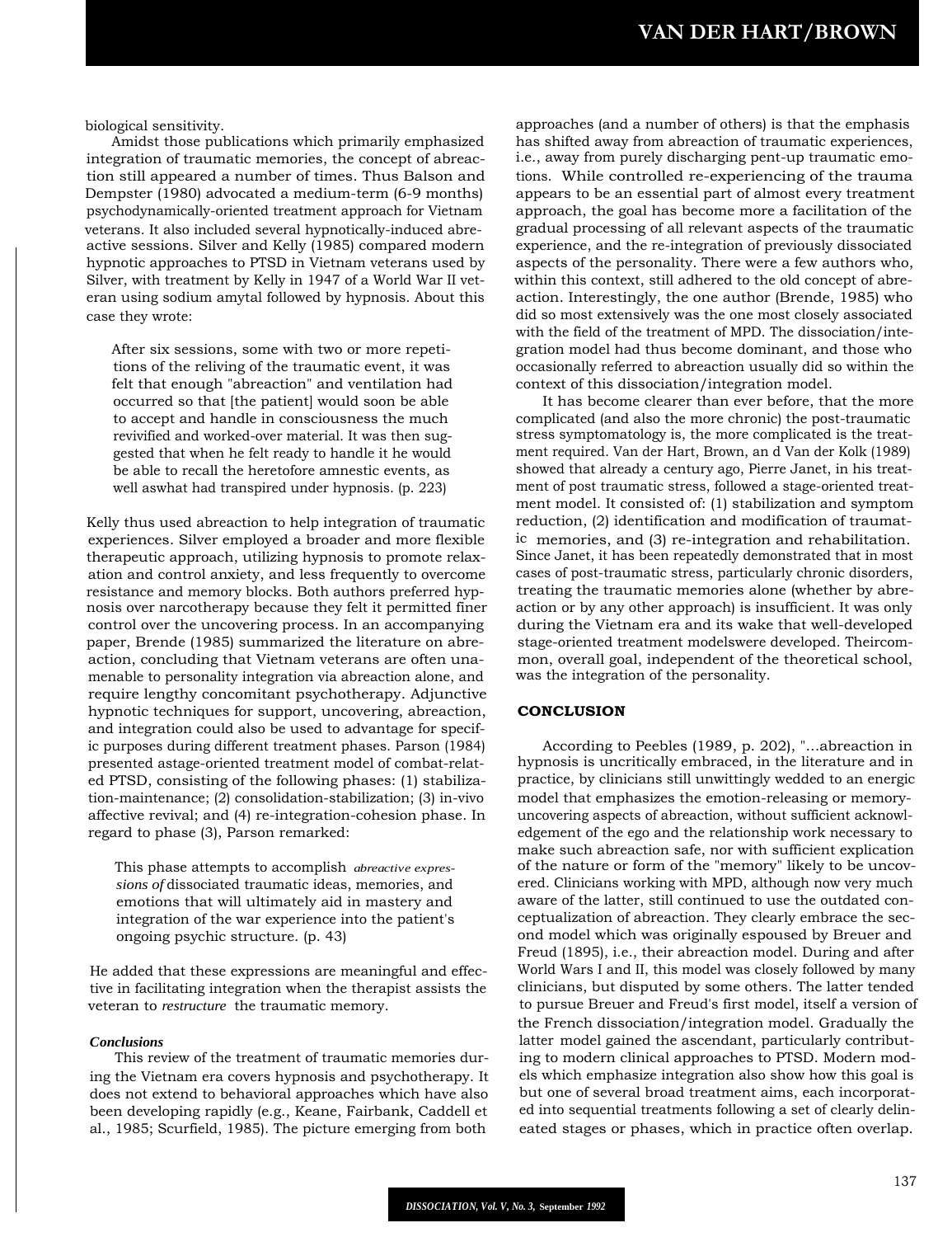Treatment models for MPD are similarly stage-oriented. In regard to the traumatic memory treatment further conceptualization in terms of dissociation and integration is required. In a future paper we shall present such a model. ■

#### **REFERENCES**

Alpert, U.S., Carbone, H.A., & Brooks,J.T. (1946). Hypnosis as a therapeutic technique in the war neuroses. *Bulletin U S. Army Medical Department, 5,* 315-324.

American Psychiatric Association (1980) . *A psychiatric glossary,* Fifth ed. Washington, DC: Author.

Balson, P.M., & Dempster, C.R. (1980). Treatment of war neuroses from Vietnam. *Comprehensive Psychiatry,* 21, 167-175.

Bernays, J. (1970) . *Grundziige der verlorenen Abhandlung des Aristoteles fiber Wirkung der Trago'die.* New York: George Olms. (original work published 1857)

Bliss, E.L. *(1986). Multiple personality, allied disorders, and hypnosis.* New York: Oxford University Press.

Braun, B.G. (1986). Issues in the psychotherapy of multiple personality disorder. In B.G. Braun (Ed.), *Treatment of multiple personality disorder*(pp. 1-28) . Washington, DC: American Psychiatric Press.

Braun, B.G. (1988a). The BASK (Behavior, Affect, Sensation, Knowledge) model of dissociation. *DISSOCIATION, I(1),* 4-23.

Braun, B.G. *(1988b).* The BASK model of dissociation: Clinical applications. *DISSOCIATION, I(2),* 16-24.

Brende,J.O. (1985). The use of hypnosis in post-traumatic conditions. In *W.E.* Kelly (Ed.), *Post-traumatic stress disorder and the war veteran patient* (pp. 193-210). New York: Brunner/Mazel.

Brende,J.O.,&Benedict, B.D. (1980). The Vietnam combat delayed stress response syndrome: Hypnotherapy of "dissociative symptoms." *American* Journal *of Clinical Hypnosis,* 23, 34-40.

Breuer, J. (1974). Theoretical. In J. Breuer and S. Freud, *Studies on hysteria* (Trans!.J. and A. Strachey) (pp. 253-333) . Harmondsworth and New York: Penguin Books. (Original publication 1895)

Breuer, J., & Freud, S. (1974). On the psychical mechanism of hysterical phenomena: Preliminary communication. InJ. Breuer & S. Freud, *Studies on hysteria* (Trans!. J. and A. Strachey) (pp. 53-69). Harmondsworth and New York: Penguin Books. (Original publication 1893)

Breukink, H. (1923). Over behandeling van sommige psychosen door middel van een bijzonderen vorm der kathartisch-hypnotische methode [On treatment of certain psychoses by means of a special form of the cathartic-hypnotic method] . *Nederlands Tijdschrifl voor Geneeskunde* [ Dutch Journal of Medicine], 67, 1321-1328.

Breukink, H. (1924). Nadere mededelingen over de hypnotische behandelingvan sommige geesteszieken [Further particulars about the hypnotic treatment of certain mentally ill]. *Nederlands Tijdschrift voor Geneeskunde,* 68, 911-918.

Breukink, H. (1925). Nadere mededeelingen over de behandeling door hypnose bij zenuw- en gcesteszieken [Further particulars about treatment by hypnosis of nervous and mentally ill patients]. *Nederlands Tijdschrlft voor Geneeskunde,* 69, 1877-1888.

Brown, D., & Fromm, E. (1986). *Hypnotherapy and hypnoanalysis.* Hillsdale, NJ: L. Erlbaum Associates.

Brown, W. (1918). The treatment of cases of shell shock in an advanced neurological centre. *The Lancet,* August 17, 197-200.

Brown, W. (1919) . Hypnosis, suggestion, and dissociation. *The British Medical*Journal, June 14, 734-736.

Brown, W. (1920-1921a). The revival of emotional memories and its therapeutic value (1). *British Journal of Medical Psychology,* 1, 16- 19.

Brown, W. (1920-1921b). The revival of emotional memories and its therapeutic value (IV) . *British journal of Medical Psychology,* 1, 30- 33.

Charcot,J.M. (1887). Lecons sur les maladies du systeme nerveux faites a la Salpetriere, Tome III. Paris: Progres Medical and A. Delahaye & E. Lecrosnie.

Colrain, J., & Steele, K. (1991, November) *Treatment protocols for spontaneous abreactive memory work.* Paper presented at the 8th International Conference on Multiple Personality/Dissociative States, Chicago, IL.

Comstock, C. (1986, September). *The therapeutic utilization of abreactive experiences in the treatment of multiple personality disorder.* Paper presented at the Third International Conference on Multiple Personality/Dissociative States, Chicago, IL.

Comstock, C. (1988, October). *Complications in abreaction during treatment of multiple personality disorder and dissociation.* Paper presented at the Fifth International Conference on Multiple Personality/Dissociative States. Chicago, IL.

Conn, H.J. (1953). H ypnosynthesis.Journal *ofClinical and Exp en mental Hypnosis, 1,* 29-43.

Culpin, M. (1931) . *Recent advances in the study of the psychoneuroses.* London: J. & A. Churchill.

Eissler, K.R. (1986). *Freud as an expert witness: The* discussion *of war neuroses between Freud and Wagner-Jaure g* [Transl. C. Trollope]. Madison, CT: International Universities Press.

Ellenberger, H.F. (1970) . *The discovery of the unconscious.* New York: Basic Books.

Erickson, E.H. & Rossi, E.L. (1979). *Hypnotherapy: An exploratory casebook.* New York: Irvington.

Fagan, J., & McMahon, P.P. (1984). Incipient multiple personality disorder in children: Four cases. *Journal of Nervous and Mental Disease,* 172, *26-36.*

Fine, C.G. (1991). Treatment stabilization and crisis intervention: pacing the therapy of the multiple personality disorder patient. *Psychiatric Clinics of North America,* 14(3), 661-675.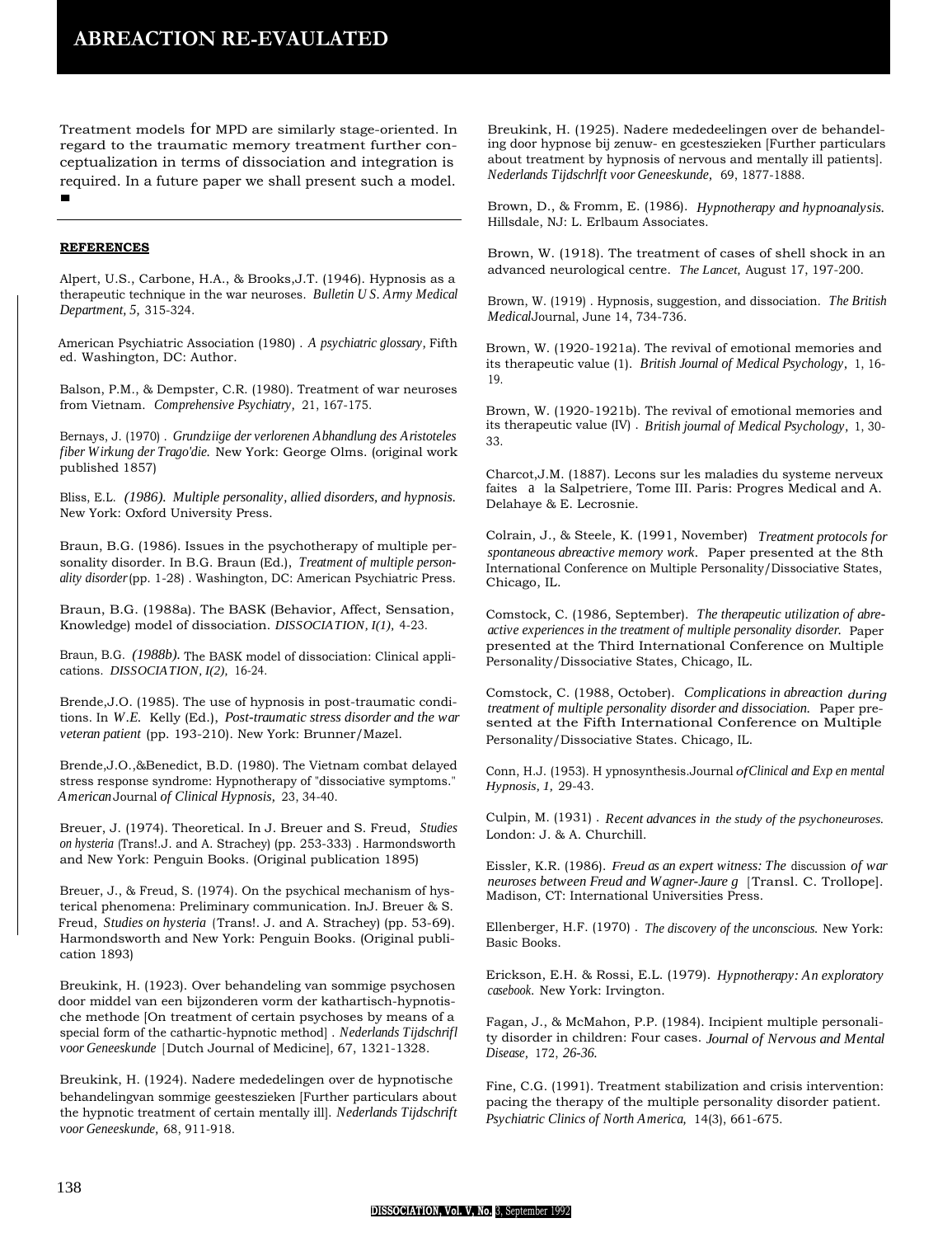Fischer, C. (1943). Hypnosis *in* treatment of neuroses due to war and to other causes. *War Medicine,* 4, 565-576.

Freud, S. (1950). *Beyond the pleasure principle.* London: Hogarth Press. (Original publication 1920)

Freud, S. (1963). Letter to Joseph Breuer, d.d. June 29, 1892. In *Freud: Early psychoanalytic writings.* New York: MacMillan Publishing Company (Collier Books). (First published in 1941)

Grinker, R.R, & Spiegel,J.P. (1945). *Men under stress.* Philadelphia: Blakeston.

Hardison, O.B. (1968). *Aristotle ' s Poetics: A translation and commentary for students of literature. (L.* Golden, Trans.). Englewood Cliffs, NJ: Prentice-Hall.

Hirschmuller, A. (1978). *Physiologic and Psychoanalyse in Leben and Week JosefBreuers.* Bern: **Hans** Huber.

Hordern, A. (1952). The response of the neurotic personality to abreaction. *Journal of Mental Science, 98, 630-639.*

Horowitz, M.J. (1986). *Stress response syndromes, sec.* ed. Northvale, NJ: Jason Aronson.

Janet, P. (1886). Les actes inconscients et le dedoublement de la personnalite pendant le somnambulisme provoque. *Revue Philosophique,* 22, 1I, *577-592.*

Janet, P. (1889). *L'Automatismepsychologique* [Psychological automadons]. Paris: Felix Alcan. Reprint: Societe Pierre Janet, Paris, 1973.

Janet, P. (1898). *Neuroses et idles fixes,* Vol. 1. Paris: Felix Alcan. Reprint Societe Pierre Janet, Paris, 1990.

Janet, P. (1904). L'Atnnesie et la dissociation des souvenirs par remotion [amnesia and the dissociation of memories by emotions]. *journal de Psychologie,* 1, 417-453. Also in: P. Janet (1911), *L'Etat mental des hysteriques,* 2nd. ed. (pp. 506-544). Paris: Felix Alcan. Reprint: Lafitte Reprints, Marseille.

Janet, P. *(1907).* The major symptoms of hysteria. London/New York: Macmillan. Reprint of second edition, 1920: Hafner: New York, 1965.

Janet, P. (1919). *Les medications psychologiques (3 vols.).* Paris: Felix Mean. Reprint: Societe Pierre Janet, Paris, *1986.* English edition: *Psychological healing (2* vols.) . New York: Macmillan, 1925. Reprint: Arno Press, New York, 1976.

Janet, P. (1928). *L'Evolution de la mdmoire et to notion du temps* [The evolution of memory and the concept of time]. Paris: A. Chahine.

Jung, C.G. (1921-1922). The question of the therapeutic value of " abreaction.*" British Journal of Medical Psychology, 2,* 13-22.

Kardiner, A. (1941). *The traumatic neuroses of war.* New York: Paul Hoeber.

Keane,T.M., Fairbank,J.A., Caddell, J.M., Zimering, R.T., & Bender, M.E. (1985) . *A* behavioral approach to assessing and treating posttraumatic stress disorder in Vietnam veterans. In F.R. Figley (Ed.), *Trauma and its wake, Vol.* H(pp. 11-294) . NewYork: Brunner/Maze].

Kingsbury, S.J. (1988). Hypnosis in the treatment of post-traumatic stress disorder: An isomorphic intervention. *American Journal of Clinical Hypnosis,* 31, 81-90.

Klein, E. (1949). Acute psychiatric war casualties. *Journal ofNervous and Mental Disease,* 107, 25-42.

Kluft, R.P. (1982). Varieties of hypnotic interventions in the treatment of multiple personality. *American journal of Clinical Hypnosis,* 24(4), 230-240.

Kluft, R.Q. (1985). The treatment of multiple personality disorder (MPD): Current concepts. In F.F. Flach (Ed.), *Directions in psychiatry,* Vol. 5, Lesson 23, 1-10.

Kluft, RP. (1986). Treating children who have multiple personality disorder. In B.G. Braun (Ed.), *Treatment of multiple personali*ty *disorder*(pp. 79-105) . Washington, DC: American Psychiatric Press.

Kuhie, L.S. (1943). Manual of emergency treatment of acute war neuroses. *War Medicine,* 4, 582-599.

Lifshitz, K, & Blair, J.H. (1960). The polygraphic recording of a repeated hypnotic abreaction with comments on abreactive psychotherapy. *Journal of Nervous and Mental Disease,* 130, 246-252.

MacHovec, F.J. (1985). Treatment variables and the use of hypnosis in the brief treatment of post-traumatic stress disorders. *International Journal of Clinical and Experimental Hypnosis, 33,* 6-14.

Masson, J.M. (1985). *The complete letters of Sigmund Freud to Wilhelm Fliess (1887-1904).* Cambridge, Mass.: Harvard University Press.

Macmillan, M. (1991). *Freud evaluated: The completed arc.* Amsterdam/New York: North-Holland Biomedical Press.

McDougall, W. (1920-1921). The revival of emotional memories and its therapeutic value (III). *British Journal of Medical Psychology,* 1, 23-29.

McDougall, W. (1926). *An outline of abnormal psychology.* London: Methuen.

Miller, A. (1986a). Brief reconstructive hypnotherapy for anxiety reactions: Three case reports. *American journal of Clinical Hypnosis,* 28, 138-146.

Miller, A. (1986b). Hypnotherapy in a case of dissociated incest. *International journal of Clinical and Experimental Hypnosis,* 34, 13-28.

Mutter, C.B. (1986). Post-traumatic stress disorder. In E.T. Dowd & J.M. Healy (Eds.), *Case studies in hypnotherapy* (pp. 34-45). New York: The Guilford Press.

Mutter, C.B. (1987). Post traumatic stress disorder: Hypnotherapeutic approach in a most unusual case. *American\_ Journal of Clinical Hypnosis,* 30(2), 81-86.

Myers, *C.S.* (1915). *A* contribution to the study of shell shock. *The Lancet,* Feb. 13, 316-320.

Myers, G.S. (1916). Contributions to the study of shell shock. *The Lancet,* Jan. 8, 65-69.